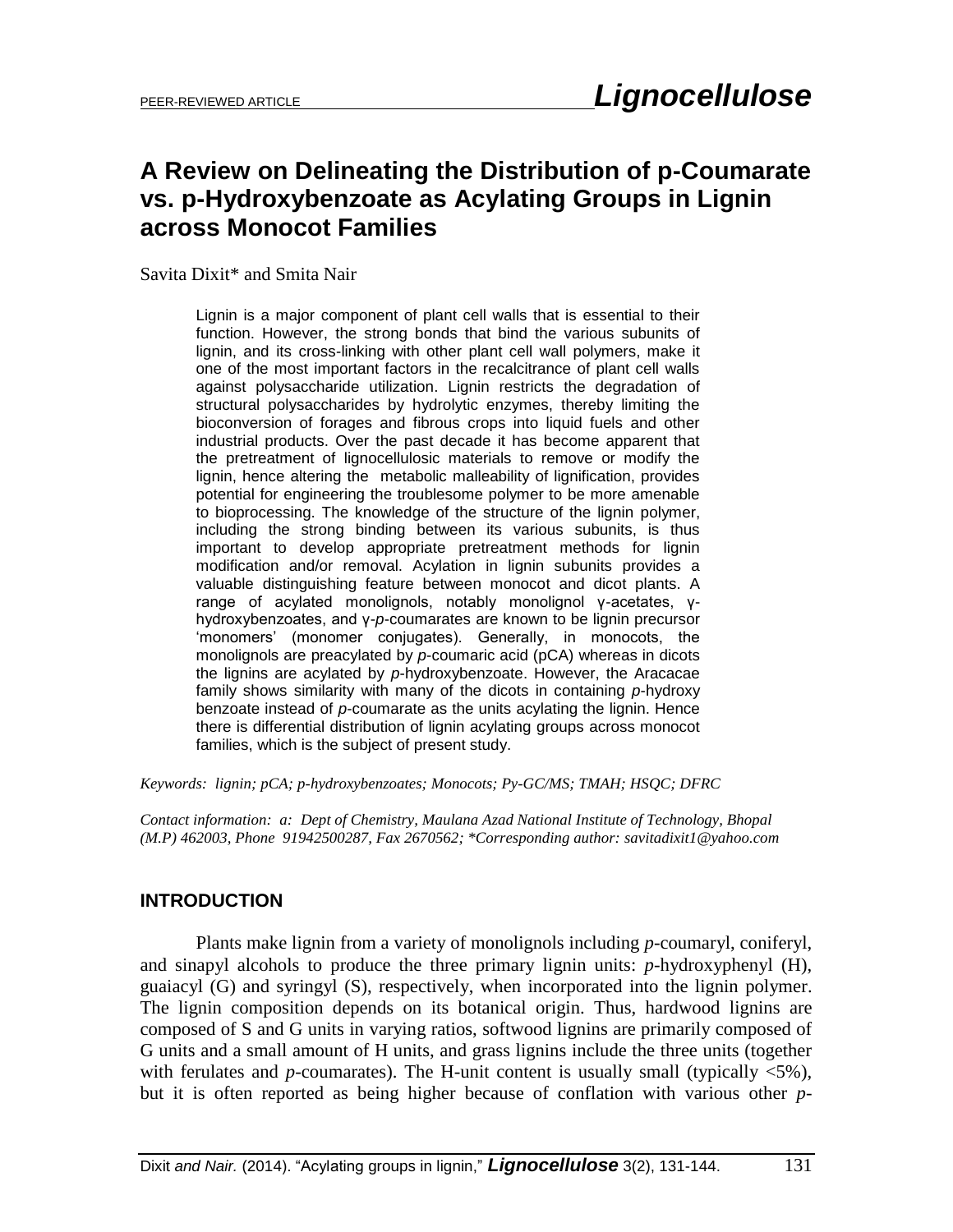hydroxyphenyl units that do not arise from the incorporation of *p*-coumaryl alcohol into the lignin (Del Río *et al.* 2007

The structures of the three traditional lignin precursors – p-coumaryl, coniferyl and sinapyl alcohol are shown in Fig 1.





*\*( Sanna Koutaniemi, Lignin biosynthesis in Norway spruce: from a model system to the tree, University of Helsinki Finland)*

Other typical monomers found in natural lignins include 5-hydroxyconiferyl alcohol, hydroxycinnamaldehydes, hydroxybenzaldehydes, arylglycerols, tyramine hydroxycinnamates, hydroxycinnamic acids, hydroxycinnamate esters, dihydrohydroxycinnamyl alcohols, arylpropane-1, 3-diols, and various acylated monolignolshydroxycinnamyl acetates, hydroxycinnamyl-*p*-hydroxybenzoates and hydroxycinnamyl*p*-coumarates. Hydroxycinnamaldehydes and their corresponding hydroxybenzaldehydes are found in all lignins. Hydroxycinnamyl acetates are found in most hardwoods and are present in high levels in kenaf and palms. Hydroxycinnamyl *p*-hydroxybenzoates are found in willows, palms, poplars, and aspens. Hydroxycinnamyl *p*-coumarates are found in all grasses. These monomers are polymerized into polymeric lignin by combinatorial radical coupling reactions. The pathway of Lignin biosynthesis is shown in Fig. 2.

The lignification of cell walls is also notable because it is likely the single most important factor that limits forage digestibility in ruminants and the "saccharification" of plant polysaccharides to simple sugars for use in biofuel or biochemical applications. Practically speaking, lignin is indigestible in the digestive tract of ruminants. The interfering presence of indigestible lignin limits the ability of ruminants to utilize otherwise digestible carbohydrates present in the forage they eat. Lignin also limits enzyme access to cell wall polysaccharides, inhibiting the release of monosaccharides for conversion to other products including biofuels. Thus, there remains a long-felt and unmet need to alter lignins in such a way that improves the digestibility/fermentability of the cell wall polysaccharides (Ralph *et al.* 2010).

### **Presence of p-CA in Monocot Lignins**

As suggested by Muyang Li *et al.* (2012) a major distinguishing feature of the monocot lignins is the considerable incorporation of the *p*-hydroxycinnamic acids including ferulic and *p*-coumaric acids (Nakamura and Higuchi 1978; Jeong *et al.* 2006; Jung and Phillips 2010). Monomers of p-coumaric acid are proposed to be esterified to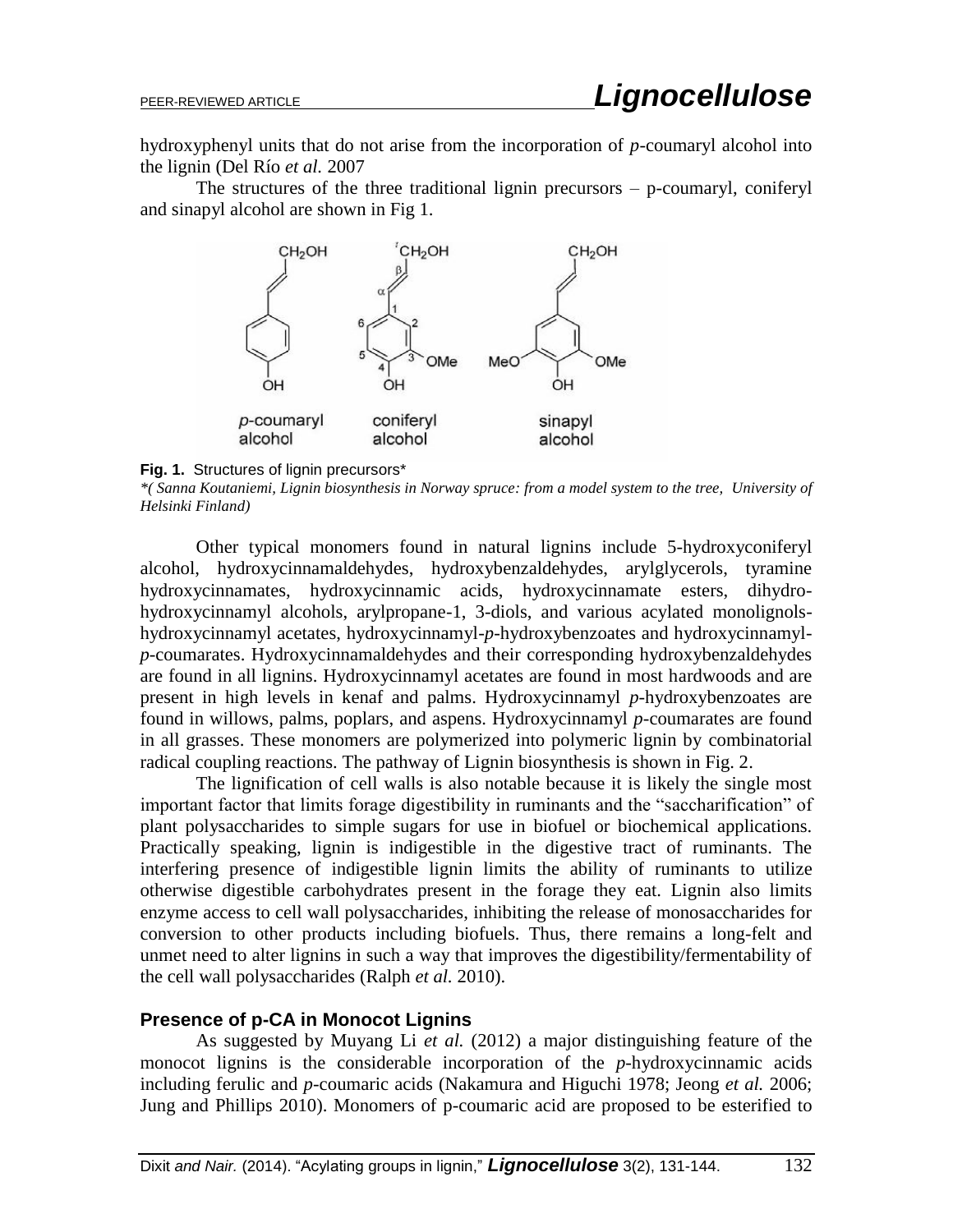the lignin polymer at the *γ*-carbon of the side chain region of β-O-4 linked syringyl moieties (Hatfield and Chaptman, 2009) and to a lesser degree esterified to glucuronoarabinoxylan. Grass lignins are significantly more condensed (i.e. contain more C-C linkages between monolignols) and have higher phenolic hydroxyl contents than the lignins of dicots (Jung and Phillips 2010; Iiyama and Lam 2001) and an important implication of this is that more than 50% of grass lignins can be solubilized by treatment with alkali (Hartley and Jones 1978) due to the destruction of alkali-labile ester linkages along with the high free phenolic content improving lignin solubility in alkali (Humphrey *et al.* 2007).



Fig. 2. Pathway of lignin biosynthesis (*Sanna Koutaniemi, Lignin biosynthesis in Norway spruce, University of Helsinki Finland)*

Grass lignins are uniquely acylated with *p*-coumarates (pCA), resulting from the incorporation of monolignol *p*-coumarate conjugates into the growing lignin polymer within the cell wall matrix. The required acyl-transferase is a soluble enzyme (*p*coumaroyl transferase, pCAT) that utilizes *p*-coumaroyl-Coenzyme A (pCA-CoA) as the activated donor molecule and sinapyl alcohol as the preferred acceptor molecule (Hatfield *et al.* 2009).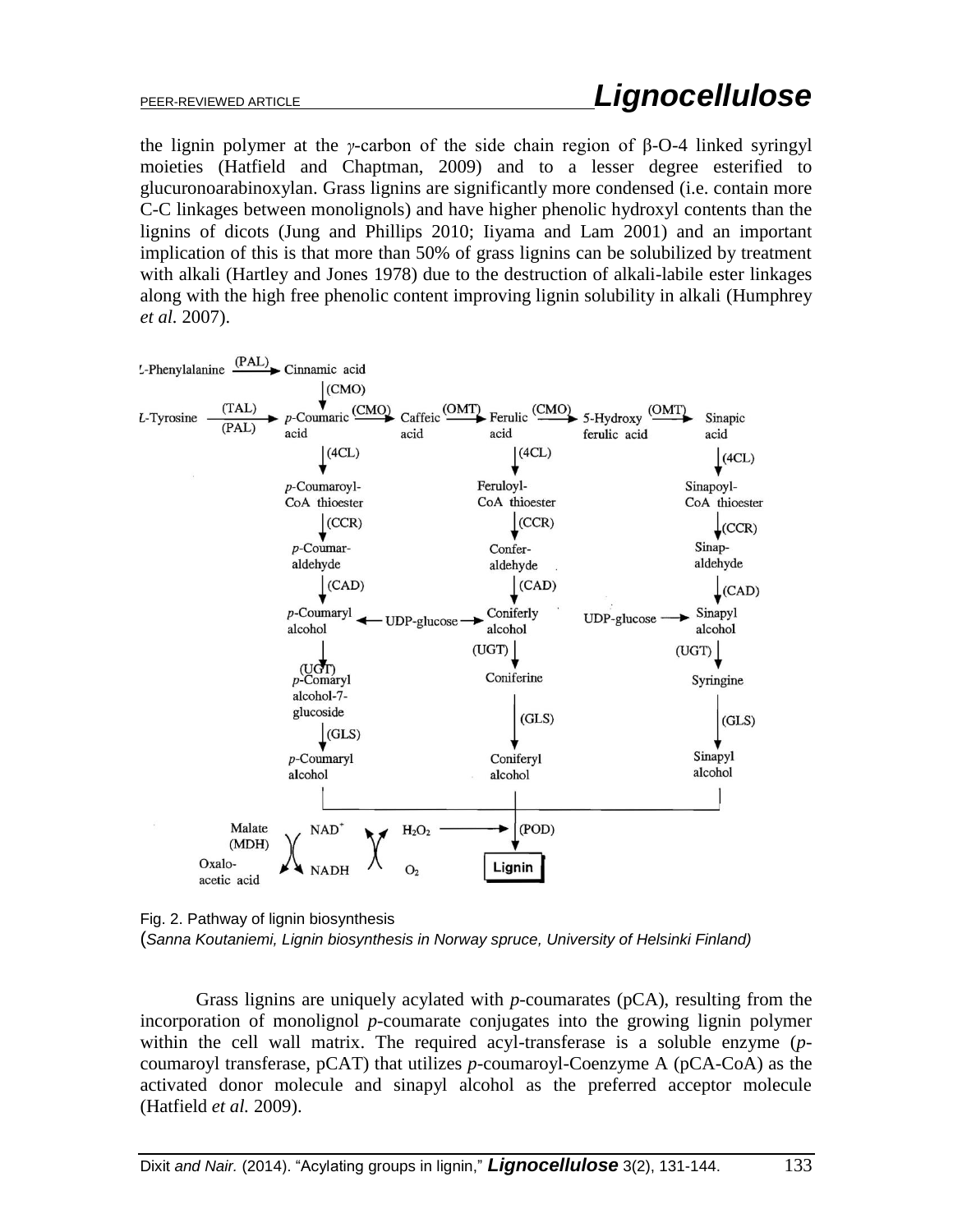In grasses, these monolignols can be enzymatically preacylated by *p*-coumarates prior to their incorporation into lignin, and these monolignol conjugates can also be "monomer" precursors of lignin. Although monolignol *p*-coumarate-derived units may comprise up to 40% of the lignin in some grass tissues, the *p*-coumarate moiety from such conjugates does not enter into the radical coupling (polymerization) reactions of lignification (Withers *et al.* 2009).

The work of Del Río, Marques, Rencoret, Martínez and Gutiérrez extensively examines the occurrence of native acetylated lignin in a large set of vascular plants, including both angiosperms and gymnosperms, by a modification of the so-called Derivatization Followed by Reductive Cleavage (DFRC) method. Acetylated lignin units were found in the milled wood lignins (MWL) of all angiosperms selected for this study, including mono- and dicotyledons, but were absent in the gymnosperms analyzed. In some plants (like abaca, sisal, kenaf, or hornbeam), lignin acetylation occurred at a very high extent, exceeding 45% of the uncondensed (alkyl-aryl ether linked) syringyl lignin units. Acetylation was observed exclusively at the γ-carbon of the lignin side chain and predominantly on syringyl units, although a predominance of acetylated guaiacyl over syringyl units was observed in some plants. In all cases, acetylation appears to occur at the monomer stage, and sinapyl and coniferyl acetates seem to behave as real lignin monomers participating in lignification (Del Río *et al.* 2007).

The derivatization followed by reductive cleavage (DFRC) method cleaves alphaand beta-ethers in lignins but leaves lignin gamma-esters intact (Lu and Ralph 1999). When applied to grasses, which contain *p*-coumarate esters on their lignins, esterified monolignol derivatives are released. Saturation of the *p*-coumarate double bond occurs during DFRC, so the released products are 4-acetoxycinnamyl 4-acetoxyphenylpropionates. Synthesis of the esters allowed determination of response factors for the released products. Maize and bamboo lignins released 221 and 38 micromol/g of *p*coumarate-derived esters. The sinapyl ester was much more abundant than the coniferyl one. The bamboo and maize lignin S/G ratios in the conjugates were 12 and 38 times greater than those of the normal monomers released by DFRC, evidence of a strong selectivity for acylation of syringyl units as seen in Table 1. Of three possible biochemical mechanisms for incorporating *p*-coumarates into lignin, evidence is mounting that the process involves incorporation of preacylated monolignols into the normal lignification process (Li, *et al.* 2012; Del Río and Gutiérrez, 2006; Ralph *et al.*  2010).

| monomers $(\textit{im/q})$                                        | $p$ -coumarate products ( $\text{fm/q}$ ) |     |      |                 |                 |
|-------------------------------------------------------------------|-------------------------------------------|-----|------|-----------------|-----------------|
| Sample<br>13b/13a                                                 | G                                         | S   | S/G  | 13a             | 13 <sub>b</sub> |
| bamboo lignin 5.33                                                | 504                                       | 222 | 0.44 | 6               | 32              |
| maize lignin 13.73                                                | 342                                       | 124 | 0.36 | 15              | 206             |
| bromegrass lignin                                                 | 454                                       | 327 | 0.72 | nd <sup>a</sup> | $d^b$           |
| <sup>a</sup> nd, not detected. <sup>b</sup> d, detected, by GC/MS |                                           |     |      |                 |                 |
| *Lu F, Ralph, J                                                   |                                           |     |      |                 |                 |

**Table 1.** Yields of Monomers and Acylated Monomers from DFRC of Bamboo, Maize, and Bromegrass Lignins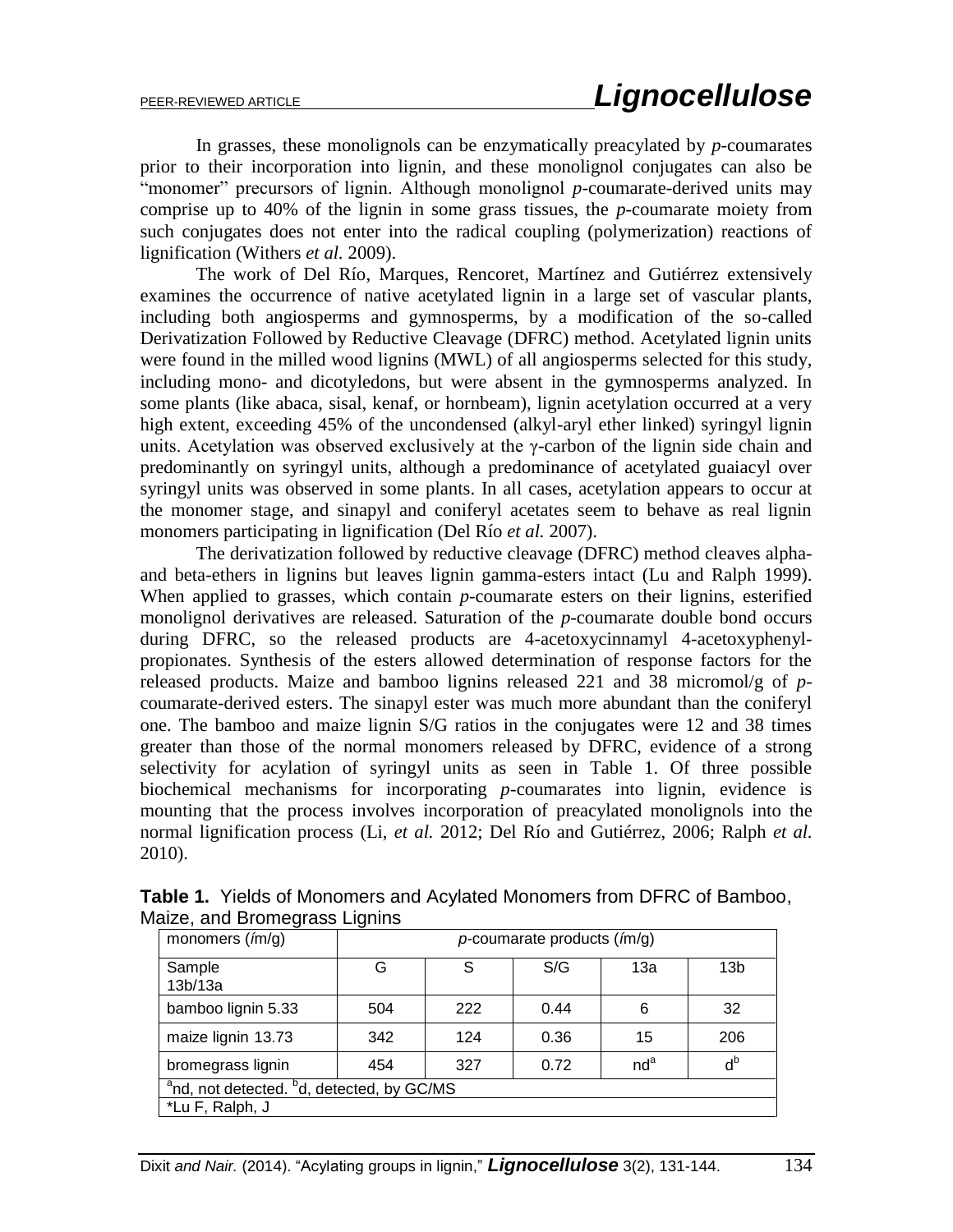Del Río and Gutiérrez (2006) thoroughly studied the chemical composition of leaf fibers of abaca, which are commonly used for high-quality paper pulp production (Del Río and Gutiérrez 2006). Their results revealed that the lignin content was 13.2% of the total fiber. The analysis of abaca fibers by pyrolysis coupled to gas chromatography-mass spectrometry (Py-GC/MS) released predominantly compounds arising from lignin and *p*hydroxycinnamic acids, with high amounts of 4-vinylphenol. The latter compound was demonstrated to arise from *p*-coumaric acid by pyrolysis of abaca fibers in the presence of tetramethylammonium hydroxide, which released high amounts of *p*-coumaric acid (as the methyl derivative).

| ard Front and Milbar Straw Mill<br>Wheat straw MWL                               |                |  |  |  |
|----------------------------------------------------------------------------------|----------------|--|--|--|
| Lignin inter-unit linkages (%)                                                   |                |  |  |  |
| (Expressed as a fraction of the total lignin inter-unit linkage types A-F)       |                |  |  |  |
| $\beta$ -O-4' aryl ethers (A/A')                                                 | 75             |  |  |  |
| $\alpha$ -oxidized $\beta$ -O-4 <sup><math>\alpha</math></sup> aryl ethers (Aox) | $\overline{2}$ |  |  |  |
| Phenylcoumarans (B)                                                              | 11             |  |  |  |
| Resinols $(C)$                                                                   | 4              |  |  |  |
| Dibenzodioxocins (D)                                                             | 3              |  |  |  |
| $\alpha$ , $\beta$ -diaryl ethers (E)                                            | $\overline{2}$ |  |  |  |
| Spirodienones (F)                                                                | 3              |  |  |  |
| Lignin end-groups                                                                |                |  |  |  |
| Cinnamyl alcohol end-groups (I)                                                  | 4              |  |  |  |
| Cinnamaldehyde end-groups (J)                                                    | 4              |  |  |  |
| Lignin side-chain $y$ -acylation $(\%)$                                          | 10             |  |  |  |
| Lignin aromatic units                                                            |                |  |  |  |
| (Molar percentages (H+G+S=100)                                                   |                |  |  |  |
| $H$ (%)                                                                          | 6              |  |  |  |
| G(%)                                                                             | 64             |  |  |  |
| S(%)                                                                             | 30             |  |  |  |
| S/G ratio                                                                        | 0.5            |  |  |  |
| p-Hydroxycinnamates                                                              |                |  |  |  |
| (As percentage of Lignin Content)                                                |                |  |  |  |
| p-Coumarates (%)                                                                 | 4              |  |  |  |
| Ferulates (%)                                                                    | $\overline{2}$ |  |  |  |
| p-Coumarates/ferulates ratio                                                     | 2.0            |  |  |  |
|                                                                                  |                |  |  |  |

**Table 2.** Structural Characteristics from Integration of 13C-1H Correlation Peaks in the HSQC of the Wheat Straw MWL

Products from p-hydroxyphenyl (H), guaiacyl (G), and syringyl (S) propanoid units, with a predominance of the latter (H:G:S molar ratio of 1.5:1:4.9), were also released after Py-GC/MS of abaca fibers. Sinapyl and coniferyl acetates, which are thought to be lignin monomer precursors, were also found in abaca. The extractives content of the abaca fiber (0.4%) was low, and the most predominant compounds were free sterols (24% of total extract) and fatty acids (24% of total extract). Additionally, significant amounts of steroid ketones (10%), triglycerides (6%), *ω*-hydroxyfatty acids (6%), monoglycerides (4%), fatty alcohols (4%), and a series of *p*-hydroxycinnamyl (*p*-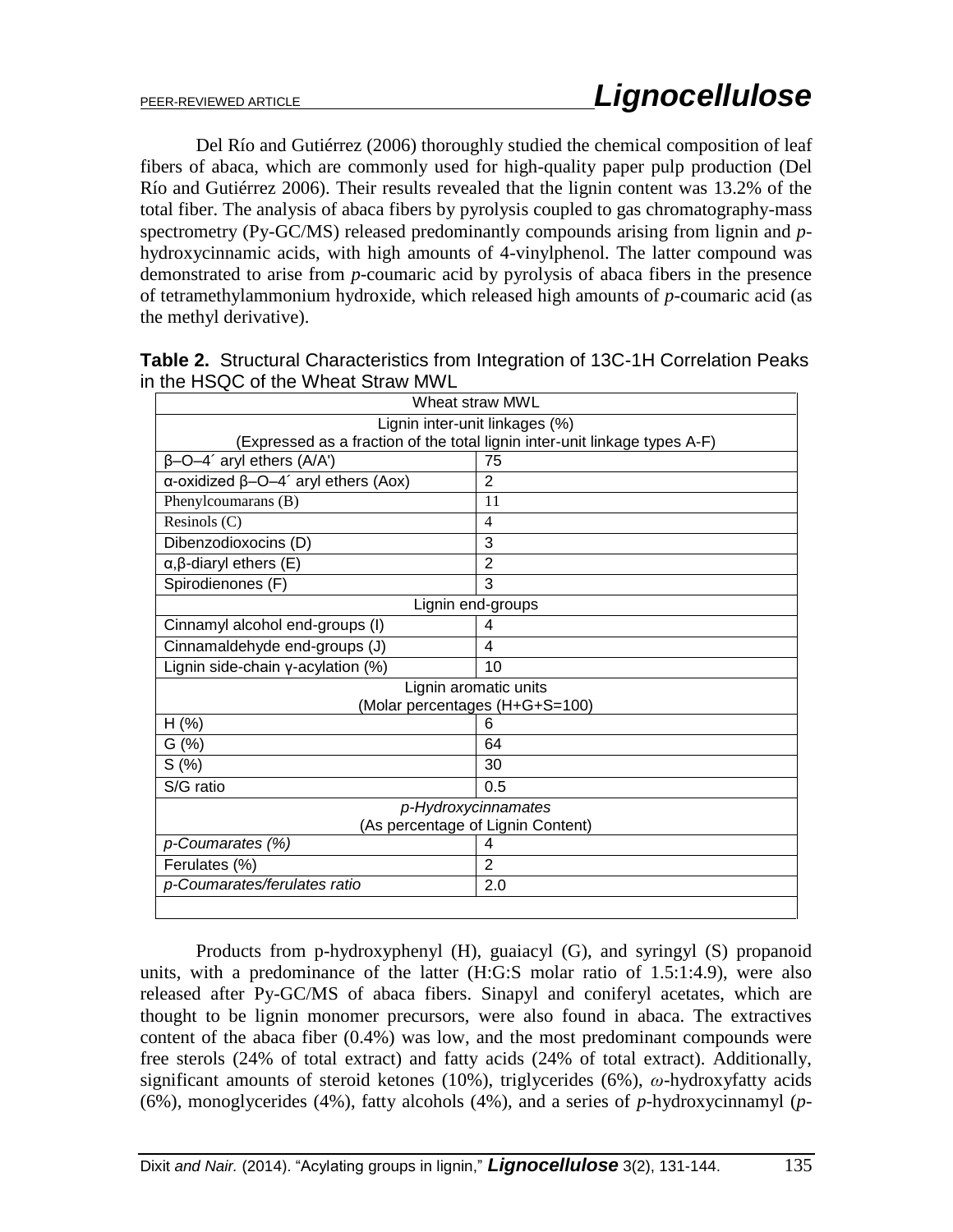coumaric and ferulic acids) esterified with long chain alcohols and *ω*-hydroxyfatty acids were also found, together with minor amounts of steroid hydrocarbons, diglycerides, *α*hydroxyfatty acids, sterol esters, and sterol glycosides.

The HSQC spectrum of Wheat Straw (*Triticum durum* var. Carioca) as done by del Río *et al.* (2013) also reveals the presence of characteristic signals corresponding to the Cγ–Hγ correlations of γ-acylated β-O-4' (A') and other structures in the range from δC/δH 63.5/3.83 and ~4.30. Therefore, it is possible to conclude that the lignin of wheat straw is partially acylated at the γ-position of the lignin side-chain, as already observed in other grasses (Rencoret *et al.* 2013; Hatfield *et al.* 2009; Withers *et al.* 2012; Lu and Ralph, 1999). An estimate of ~10% for the percentage of  $\gamma$ -acylation of lignin side-chains was calculated by integration of the Cγ-Hγ correlation peaks corresponding to the hydroxylated  $(A\gamma)$  and acylated  $(A'\gamma)$  substructures in the HSQC spectrum of the isolated MWL (Table 2). The fact that the side-chain of the lignin in wheat straw is partially acylated at the γ-OH, together with the presence of significant amounts of *p*-coumarate moieties (4% with respect to lignin), which are known to acylate the *γ*-OH of the lignin side-chain in many plants, and particularly in grasses (Rencoret *et al.* 2013; Hatfield *et al.* 2009; Withers *et al.* 2012; Lu and Ralph 1999; Li *et al.* 2012), seems to indicate that *p*coumarates also acylate the *γ*-OH in the lignin of wheat straw.

### **Role of p-CA in Monocot Lignification**

The participation of p-hydroxycinnamates in the cell wall composition and organization of mature lignified tissues is certainly the most specific feature of grass lignification (Barriere et al 2007). However, the role of pCA in cell wall matrices is not fully understood. It appears the majority of pCA remains incorporated other than its attachment to monolignols via an ester linkage. Hence, pCA does not function as a cross linking agent between wall matrix polymers, different lignin polymer or between lignin and polysaccharides. It has been suggested that lignin may function as a radical transfer agent to aid in the formation of sinapyl alcohol and lignin radicals. There are reports of pCA being ester linked to arabinoxylans. However this level is quite low. Incorporation of pCA into grass walls appears to be primarily associated with the lignin fraction. Several studies have shown a positive relationship between pCA incorporation into cell wall matrices and levels of lignin formation (Grabber *et al.* 2005; Grabber 2005; Grabber and Lu 2007).

Works of Ralph *et al.* (1994) and Grabber *et al.* (1996) also confirmed that pCA is mainly esterified to the *γ*-position of the side chains of the S lignin units and lignified maize cell wall can contain up to 3% p-coumarate (Grabber *et al.* 1994). A small amount of pCA is esterified to hemicelluloses in immature tissues (Grabber *et al.* 1995; Grabber *et al.* 1996a,b; 1998). However most p-coumarate accretion occurs in tandem with lignification and *p*-coumarate accumulation is thus a relevant indicator of lignin deposition, particularly of S units (Grabber *et al*. 1994). Sinapyl alcohol, the precursor of S unit would be enzymatically preacylated with p-CA prior to their incorporation into lignin and sinapyl p-coumarate is thus the presumed precursor incorporated into lignin (Lu and Ralph 1999). In maize 25 - 50% of lignin subunit may be acylated by pCA (Barriere *et al.* 2007). This acylation has probably a marked influence on the bonding mode of S lignin unit, on the spatial organization of lignins and on their interacting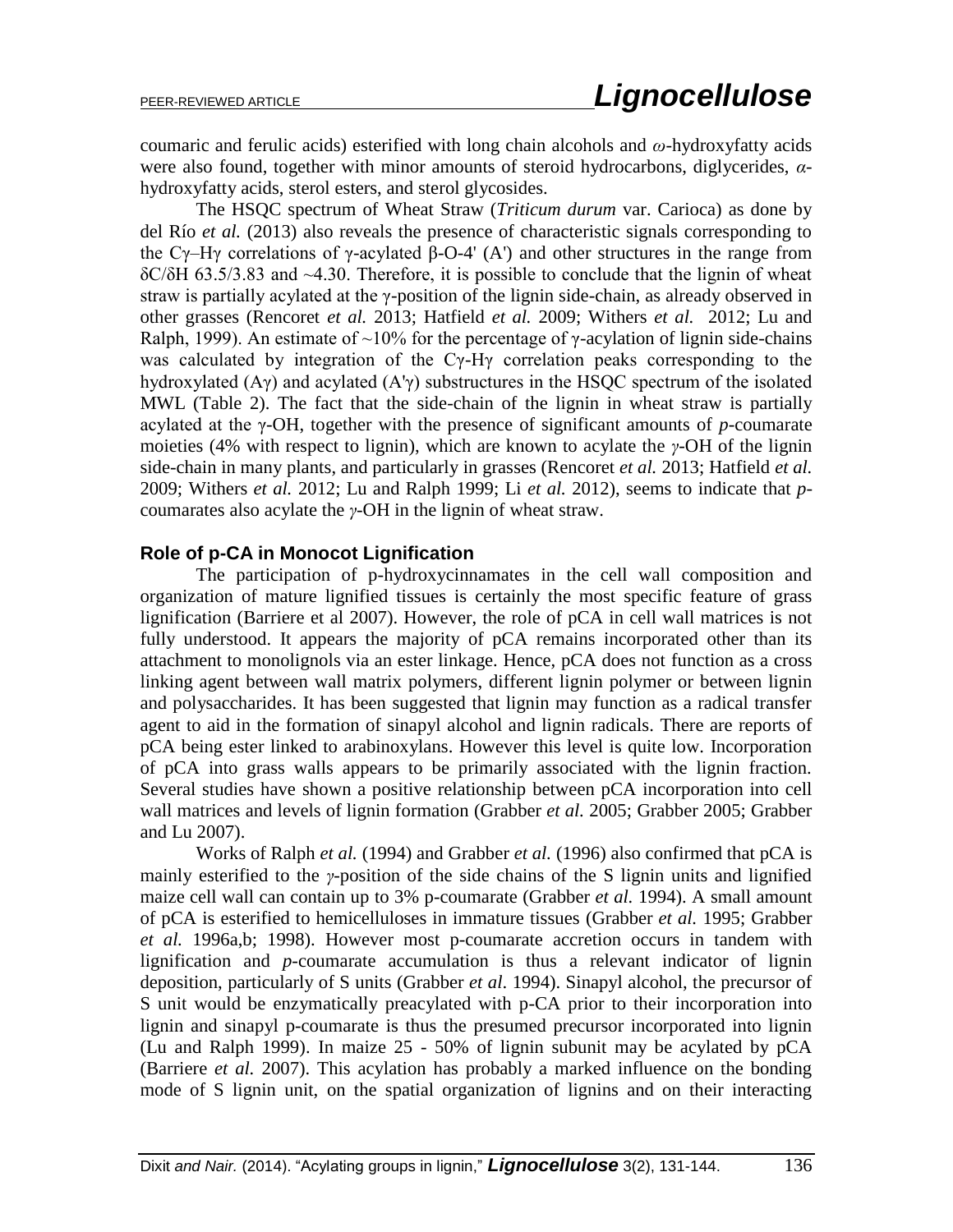capabilities with polysaccharides. While sinapyl alcohol has a pronounced tendency to be involved as B-o 4 endwise coupling upon peroxidase polymerization in plant cell wall its *p*-coumaroylation at Cγ might change its coupling modes as well as the advancement of the peroxidase driven polymerization (Grabber *et al.* 2002; Grabber 2005; Grabber and Lu 2007). As a support to this hypothesis, a model study recently established that adding sinapyl *p*-coumarate with monolignols accelerated peroxidase inactivation and this suppressed lignification (Grabber and Lu 2007).

#### **p-Hydroxybenzoates as Acylating Groups in Monocot Aracacae members**

In coconut fibre, unlike in grasses, there is no significant *p*-coumarate component acylating the lignin. Like its palm (Arecales order, Arecaceae or Palmae family) relatives (but as also noted in angiosperm/dicot lines, Salix and Populus, both in the Salicaceae family), and unlike in grasses, the lignins are acylated by *p*-hydroxybenzoate (Rencoret *et al.* 2013).

The MWL from coconut coir was analyzed by Py-GC/MS by Rencoret *et al.* (2013). The pyrolysis data indicate a predominance of G- over S-lignin units, with a S/G ratio of 0.29. In addition, high levels of phenol (27% of all phenolic compounds) were released upon pyrolysis from coconut coir MWL. This fact might suggest the presence of *p-*hydroxybenzoates in coir lignin, as also occurs in the lignin of other palms (Ishii *et al.*  1990). The occurrence of *p*-hydroxybenzoates in the lignin of coconut coir was assessed by pyrolysis in the presence of TMAH as methylating agent. Py/TMAH of coconut coir lignin (shown in Fig 3) released significant levels of 4-methoxybenzoic acid methyl ester, confirming the occurrence of *p*-hydroxybenzoates in this lignin. In contrast, the amounts methoxybenzene, which arises exclusively from H-lignin, were very low (only 2% of the 4-methoxybenzoic acid methyl ester peak area). This means that the great majority of phenols released after Py-GC/MS arise from *p*-hydroxybenzoates.



**Fig. 3.** Py-TMAH-GC/MS (b) chromatograms of the MWL isolated from coconut coir\*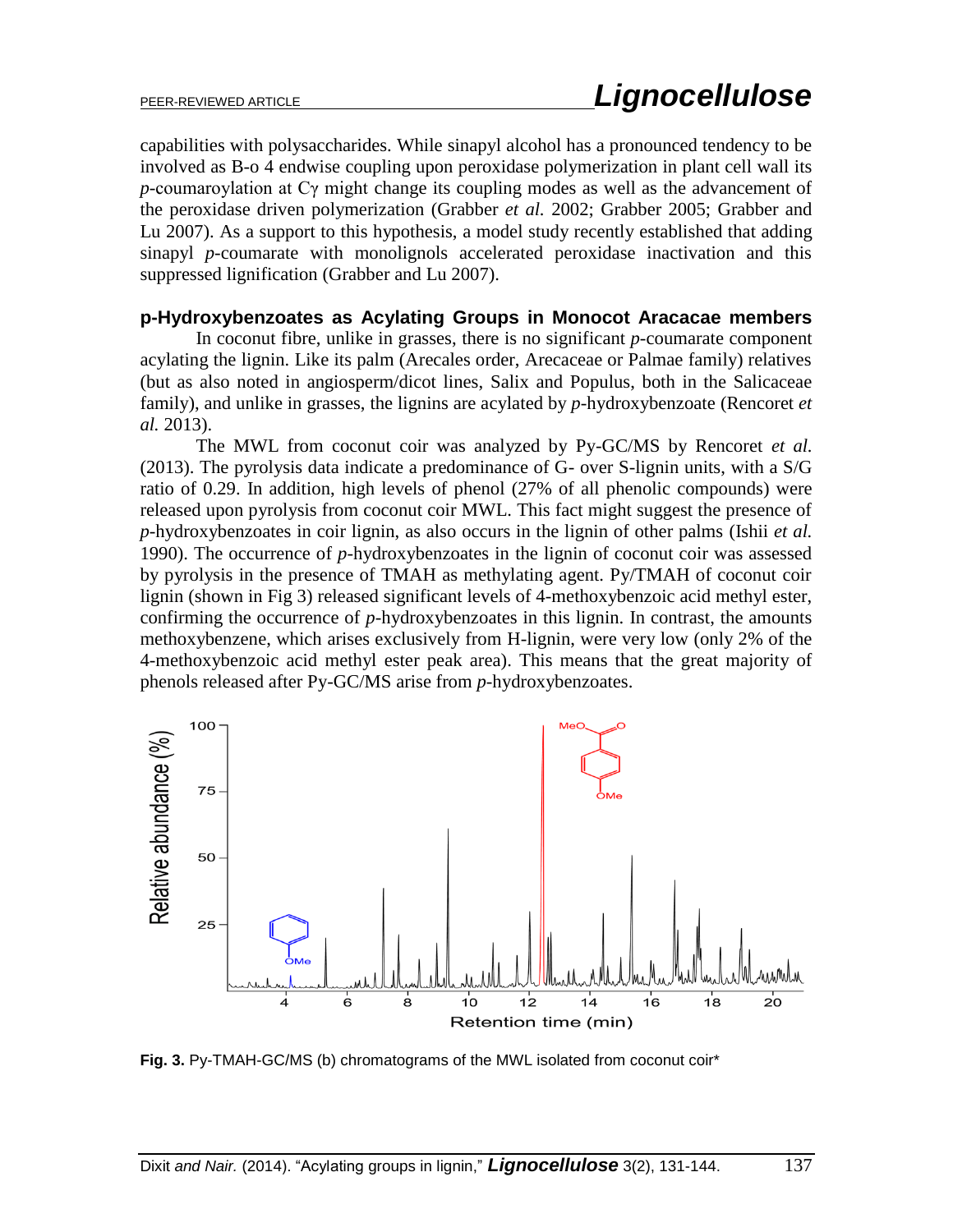\* Jorge Rencoret, John Ralph, Gisela Marques, Ana Gutiérrez, Ángel T. Martínez and José C. del Río, "Structural Characterization of Lignin Isolated from Coconut (Cocos nucifera) Coir Fibers", J. Agric. Food Chem. 2013, 61, 2434−2445

To obtain additional information on the structure of coir lignin, the MWL was analyzed by 2D NMR, which provides information on the interunit linkages as well as the lignin composition. The Cγ−Hγ correlations in β−O−4′substructures were observed at δC/δH 59.8/3.24 and 3.61 partially overlapped with other signals. In addition, the spectrum clearly showed the presence of signals in the range  $\delta$ C/δH 63.3/4.46−4.30 corresponding to the Cγ−Hγ correlations of γ-acylated units (substructure A', R = acyl). The HSQC spectrum therefore indicates that the coconut coir lignin is partially acylated at the γ-position of the lignin side chain. Strong signals for the  $C2,6-\text{H2},6$  and C3,5−H3,5 correlations of *p*-hydroxybenzoate units were observed at δC/δH 131.2/7.68 and 114.3/6.61. to ascertain the nature of acylation, HMBC experiments were performed on acylated coconut coir MWL . Figure 4 shows the section of the HMBC spectrum of (acetylated) coconut coir MWL for the correlations of the carbonyl carbon of *p*hydroxybenzoates acylating the lignin γ−OH.



**Fig. 4.** Section of the HMBC spectrum (δC/δH 163−167/4.0−8.5) of acetylated coconut coir MWL (in CDCl3) showing the main correlations for the carbonyl carbon of the *p*-hydroxybenzoates acylating the *γ*-positions of the lignin side chains. Appropriate sections of the HSQC spectrum showing the Cγ−Hγ correlations of the acylated lignin *γ*-carbon (δC 62−68) and the C2,6−H2,6 correlations of p-hydroxybenzoates (δC 128−133) are also depicted.

\*Jorge Rencoret, John Ralph, Gisela Marques, Ana Gutiérrez, Ángel T. Martínez and José C. delRío, *J. Agric. Food Chem*. 2013, 61, 2434−2445.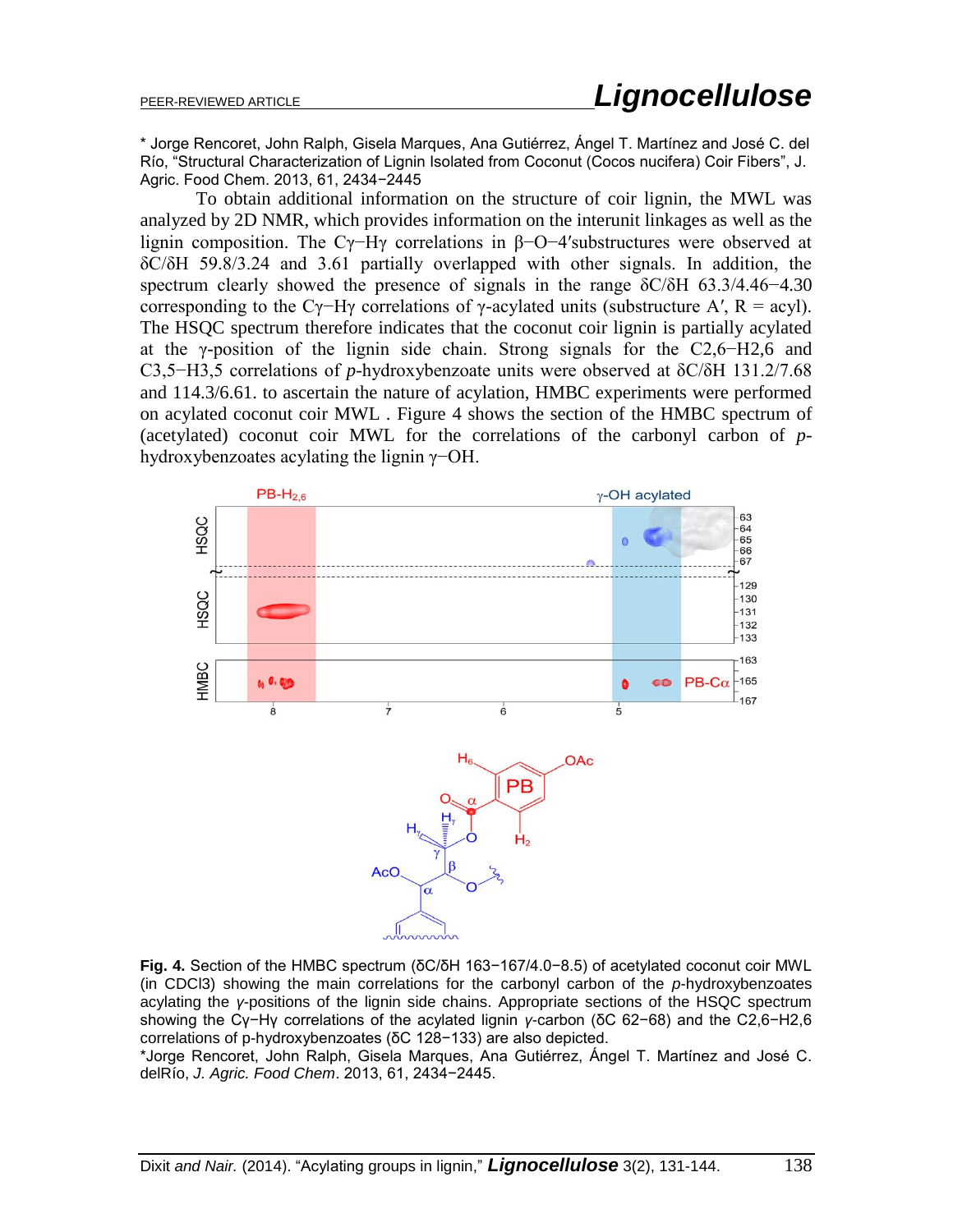The correlations of the carbonyl carbon at  $\delta$ C 165.0 with the 2- and 6-protons at δH 7.68 confirm that they belong to the *p*-hydroxybenzoates. In addition, the correlations of this carbonyl carbon with several protons in the range δH 4.5−5.0 conclusively demonstrate that p-hydroxybenzoates are acylating the γ-position of the lignin side chains in coir lignin, as also occurs in the lignins of other plants (Ishii *et al.* 1990; Dien *et al.* 2005; Lu and Ralph 2005; Majcherczyk and Huttermann 1997; Murnen *et al.* 2007; Ralph *et al.* 1994).

Ken-ichi Kuroda, Tetsuo Ozawa and Takahiro Ueno of Institute of Agricultural and Forest Engineering and Institute of Applied Biochemistry, University of Tsukuba, Japan, prepared Dioxane lignin from Sago palm (Metroxylon sagu) and characterized it by analytical pyrolysis coupled to gas chromatography−mass spectrometry. Large abundances of the *p*-hydroxybenzoates ester-linked to the lignin were proven by analytical pyrolysis as well as by mild alkaline treatment that produced *p*-hydroxybenzoic acid in 16.3% yield (Kuroda *et al.* 2001). Pyrolysis in the presence of tetramethylammonium hydroxide (TMAH) before and after alkaline treatment also showed the presence of ester- and ether-linked *p*-hydroxybenzoates. Quantitative results of pyrolysis showed that the sago palm lignin is of syringyl type. The relative abundances of TMAH/pyrolysis products derived from the syringyl β-aryl ether substructures were 4.9 times those of the guaiacyl equivalents. Proton nuclear magnetic resonance analysis also showed the presence of the *p*-hydroxybenzoates and the predominance of the syringyl moiety over the guaiacyl ones in the sago palm lignin.

### **CONCLUSIONS**

1. Natural lignins display a large structural variability, which is further increased by industrial and genetic transformations (and to a lower extent by environmental factors). An in-depth knowledge of lignin structure and organization opens avenues to rationally design lignocellulosics suitable for conversion processes.

2. Because DFRC leaves lignol ç -esters essentially intact, it is valuable for identifying esterified lignin components and for determining the sites of acylation. This study confirmed that grass lignins are acylated at the ç-position by *p*-coumarates; primarily syringyl units are acylated in maize, bamboo, and bromegrass

3. In case of Coconut fibre, the plant exhibited significant differences both from monocots and dicots. While coconut contains high lignin content (almost 50% of total cellulosics) (Justiz –Smith *et al.* 2008) the acylating units were p-hydroxybenzoates instead of p-coumarates as found in most grasses. Also, there is a predominance of G units in coconut while grasses showed S units as dominant monolignol units. The S:G ratio in coconut was found to be low i.e. 0.29 as against other Monocot families. In case of Sago palm, similarity with grasses was seen as S units were predominantly acylated.

 4. These variations as seen in case of Coconut plant require further study. The present findings may provide a template for future research correlating the unique features of Coconut lignin with its low digestibility. Also, the pretreatment methods for delignification of Coconut fibres may be suitably altered to obtain better results.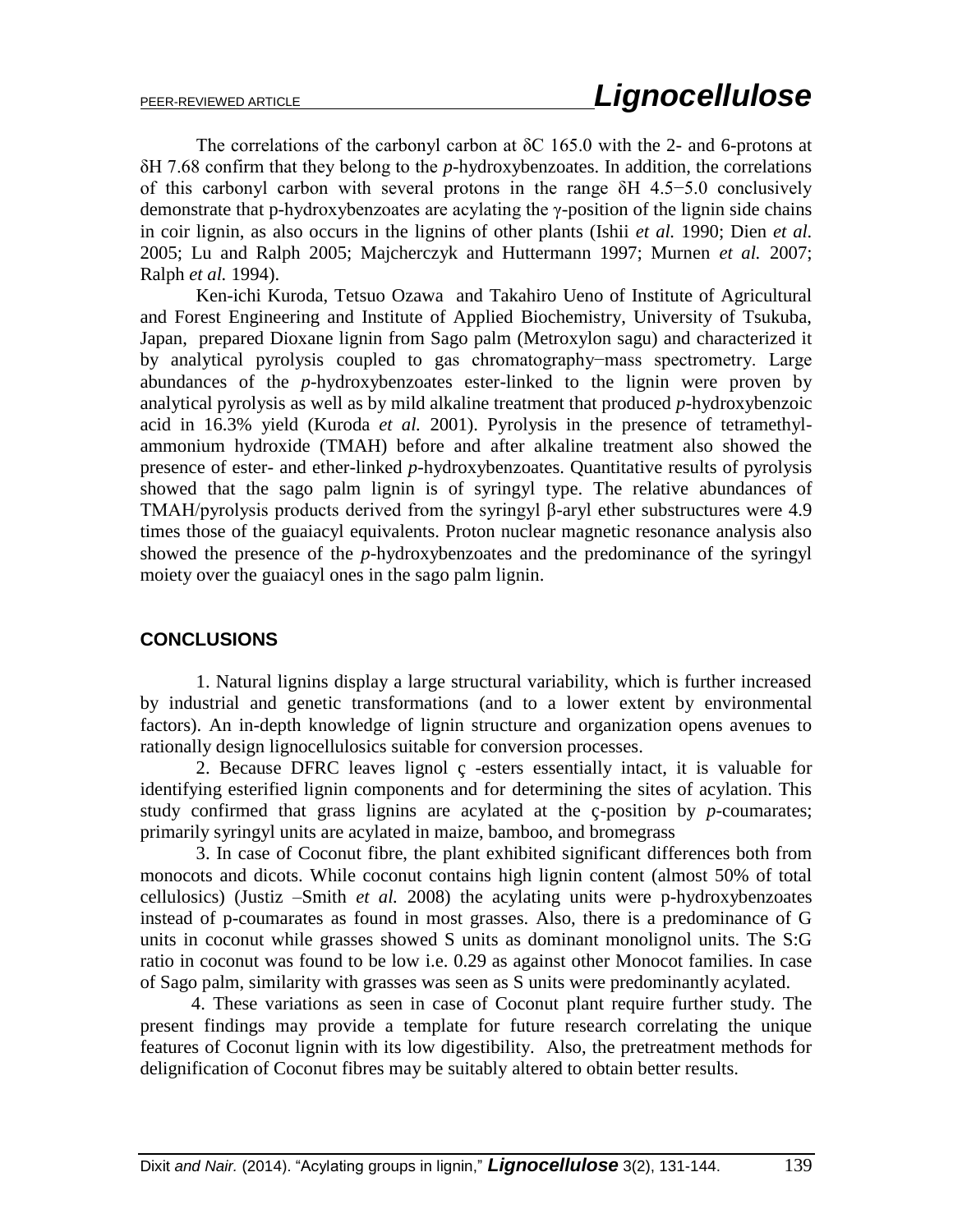## **REFERENCES CITED**

- Barriere, Y., Ribulet, C., Mechin, V., Maltese, S., Pichon, M., Cardinal, A., Lappierre, C., Lubberstedt, T., and Martinant, J. P. (2007). "Genetics and genomics of lignification in grass cell walls based on maize as model species," *Genes, Genomes and Genomics*, Global Science Books 1(2), 133-156.
- Baucher, M., Halpin, C., Petit-Conil, M., and Boerjan, W. (2003). "Lignin: Genetic engineering and impact on pulping," *Crit. Rev. Biochem. Mol. Biol.* 38(4), 305-350.
- Del Río, J. C., and Gutiérrez, A. (2006). "Chemical composition of abaca (*Musa textilis*) leaf fibers used for manufacturing of high quality paper pulps," *Journal of Agricultural and Food Chemistry* 54(13), 4600-4610.
- Del Río, J. C., Marques, G., Rencoret, J., Martínez, A. T., and Gutiérrez, A. (2007). "Occurrence of naturally acetylated lignin units," *J. Agric. Food Chem.* 55(14), 5461- 5468.
- Del Río, J. C., Rencoret, J., Prinsen, P., Martínez, A. T., Gutiérrez, A., and Ralph, J. (2013). "Structural characterization of wheat straw lignin. Evidence for a novel monomer in grasses," 17th International Symposium on Wood, Fibre and Pulping Chemistry, Vancouver (Canada).
- Dien, B. S., Iten, L., and (2005). "Converting herbaceous energy crops to bioethanol: A review with emphasis on pretreatment processes," *Handbook of Industrial Biocatalysis*, CRC Press LLC, Taylor and Francis Group, Boca Raton, FL, pp. 1-11.
- Fukushima *et al*. (2004). "Comparison of the acetyl bromide spectrophotometric method with other analytical lignin methods for determining lignin concentration in forage samples," *J. Agric. Food Chem.* 52(12), 3713-3720.
- Glasser, W. G., Barnett, C. A., Muller, P. C., and Sarkanen, K. V. (1983). "The chemistry of several novel bioconversion lignins," *J Agric. Food Chem.* 31, 921-930.
- Grabber, J. H., Hatfield, R. D., Ralph, J., Zoni, J., and Amrhein, N. (1995). "Ferulate cross-linking in cell walls isolated from maize cell suspensions," *Phytochemistry* 40(4), 1077-1082.
- Grabber, J. H., Ralph, J., Hatfield, R. D., and Quideau, S. (1996). "Dehydrogenation polymer—Cell wall complexes as a model for lignified grass walls," *J. Agric. Food Chem.* 44(6), 1453-1459.
- Grabber, J. H., Quideau, S., and Ralph, J. (1996). "*p*-Coumaroylated syringyl units in maize lignin: Implications for β-ether cleavage by thioacidolysis," *Phytochemistry* 43(6), 1189-1194.
- Grabber, J. H., Ralph, J., and Hatfield, R. D. (1998). "Ferulate cross-links limit the enzymatic degradation of synthetically lignified primary walls of maize," *J. Agric. Food Chem.* 46(7), 2609-2614.
- Grabber, J. H., Ralph, J., and Hatfield, R. D. (2000), "Cross-linking of maize walls by ferulate dimerization and incorporation into lignin," *J. Agric. Food. Chem.* 48(12), 6106-6113.
- Grabber, J. H., Ralph, J., and Hatfield, R. D. (2002). "Model studies of ferulate-coniferyl alcohol cross-product formation in primary maize walls: Implications for lignification in grasses," *J. Agric. Food Chem.* 50(21), 6008-6016.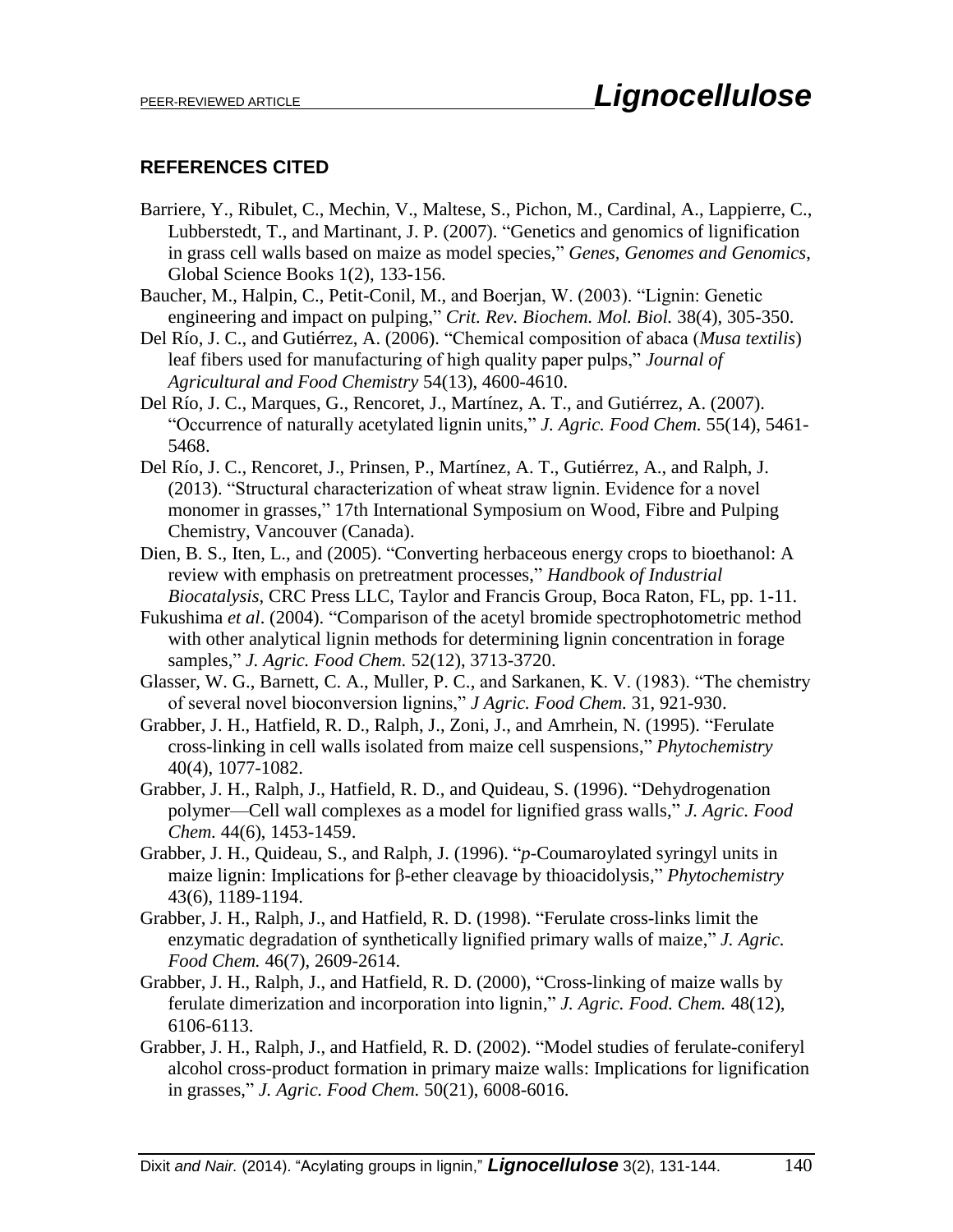- Grabber, J. H., Hatfield, R. D., and Ralph, J. (2003). "Apoplastic pH and monolignol addition rate effects on lignin formation and cell wall degradability in maize," *J. Agric. Food Chem.* 51(17), 4984-4989.
- Grabber, J. H. (2005). "How do lignin composition, structure, and cross-linking affect degradablity? A review of cell wall model studies," *Crop Sci.* 45(3), 820-831.
- Grabber, J. H., and Lu, F. (2007), "Formation of syringyl-rich lignins in maize as influenced by feruloylated xylans and *p*-coumaroylated monolignols," *Planta* 226(3), 741-751.
- Gratzl, J. S., and Chen, C. L. (2000). "Lignin: Historical, biological, and materials perspectives," *ACS Symposium Series, American Chemical Society: Washington, DC* 742, 392-421.
- Hartley, R. D., and Jones, E. C. (1978). "Phenolic components and degradability of the cell walls of the brown midrib mutant, bm3, of Zea mays," *J. Sci. Food Agric.* 29, 777-782.
- Hartley, R. D., and Morrison, W. H. (1991). "Monomeric and dimeric phenolic acids released from cell walls of grasses by sequential treatment with sodium hydroxide," *J. Sci. Food Agric.* 55(3), 365-375.
- Hatfield, R. D., and Chaptman, A. K. (2009). "Comparing corn types for differences in cell wall characteristics and *p*-coumaroylation of lignin," *J Agric. Food Chem.* 57, 4243-4249.
- Hatfield, R. D., Jung, H. J. G., Ralph, J., Buxton, D. R., and Weimer, P. J. (1994). "A comparison of the insoluble residues produced by the Klason lignin and acid detergent lignin procedures," *J. Sci. Food Agric.* 65(1), 51-58.
- Hatfield, R. D., Marita, J. M., Frost, K., Grabber, J., Ralph, J., Lu., F., and Kim, H. (2009). "Grass lignin acylation: *p*-coumaroyl transferase activity and cell wall characteristics of C3 and C4 grasses," *Pubmed Planta* 229(6), 1253-67.
- Hatfield, R. D., and Weimer, P. J. (1995). "Degradation characteristics of isolated and in situ cell wall lucerne pectic polysacchrarides by mixed ruminal microbes," *J. Sci. Food Agric.* 69(2), 185-196.
- Hatfield, R. D., Wilson, J. R., and Mertens, D. R. (1999). "Composition of cell walls isolated from cell types of grain sorghum stems," *J. Sci. Food Agric.* 79(6), 891-899.
- Hatfield, R. D., Grabber, J., Ralph, J., and Brei, K. (1999). "Using the acetyl bromide assay to determine lignin concentrations in herbaceous plants: Some cautionary notes," *J. Agric. Food Chem.* 47(2), 628-632.
- Hoffmann, L., Maury, S., Martz, F., Geoffroy, P., and Legrand, M. (2003). "Purification, cloning, and properties of an acyltransferase controlling shikimate and quinate ester intermediates in phenylpropanoid metabolism," *J. Biol. Chem.* 278(1), 95-103.
- Howard, R. L., Abotsi, E., Jansen van Rensberg, E. L., and Howard, S. (2003). "Lignocellulose biotechnology: Issues of bioconversion and enzyme production," *African Journal of Biotechnology* 2(12), 602-619.
- Hsiao, J. J., and Chiang, H. C. (1995). "Lignans from the wood of *Aralia Bipinnata*," *Phytochemistry* 39(4), 899-902.
- Huelsenbeck, J. P., and Ronquist, F. (2012). "MRBAYES: Bayesian inference of phylogenetic trees," *Bioinformatics* 17(8), 754-755.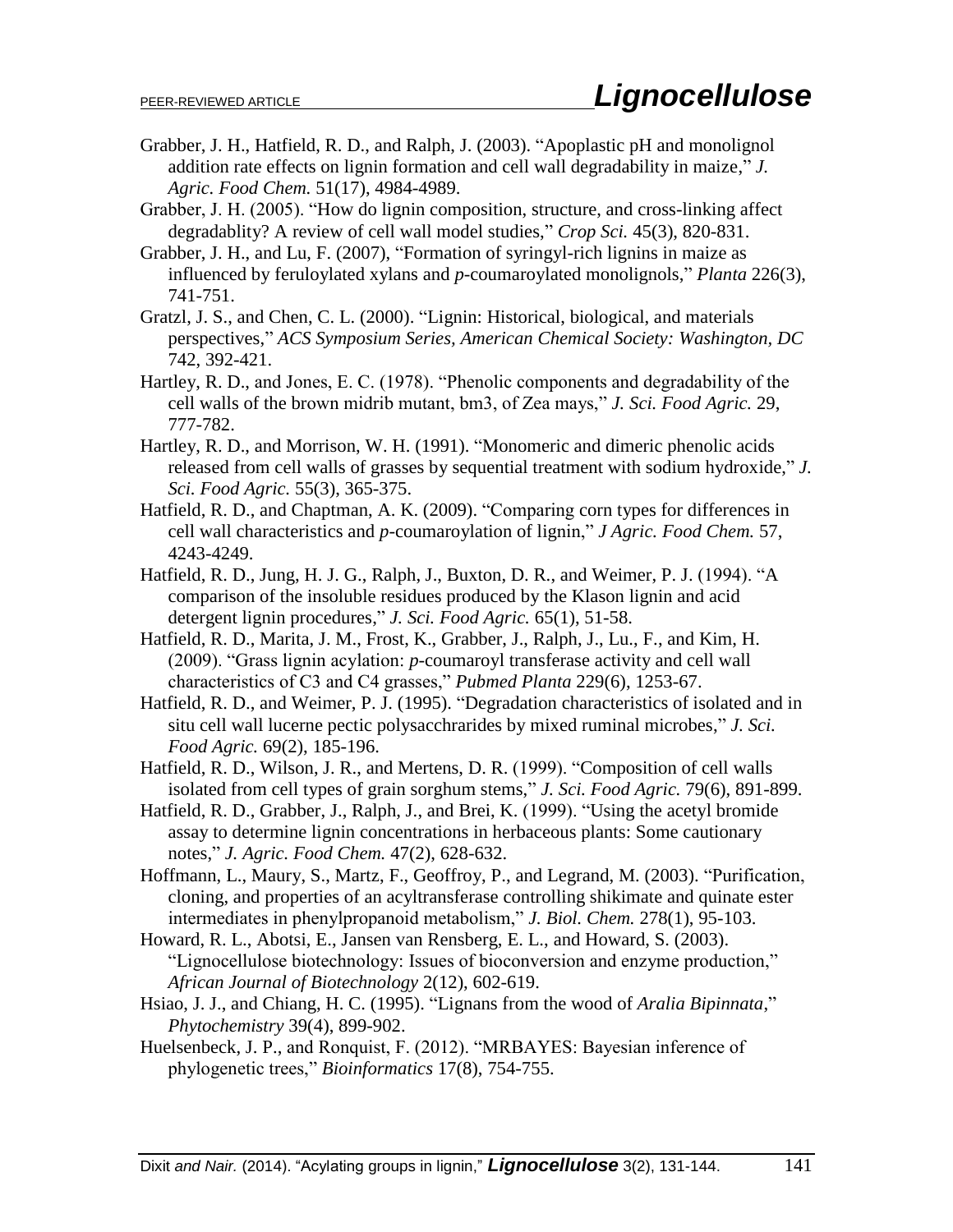- Humphrey, T. V., Bonetta, D. T., and Goring, D. R. (2007). "Sentinels at the wall: Cell wall receptors and sensors," *New Phytol* 176(1), 7-21.
- Iiyama, K., and Lam, T. B. T. (2001). "Structural characteristics of cell walls of forage grasses: Their nutritional evaluation for ruminants," *Asian-Aust. J. Anim. Sci.* 14, 862-879.
- Ishii, T. (1991). "Isolation and characterization of a diferuloyl arabinoxylan hexasaccharide from bamboo shoot cell-walls," *Carbohydr. Res*. 219, 15-22.
- Ishii, T., Hiroi, T., and Thomas, J. R. (1990). "Feruloylated xyloglucan and *p*-coumaroyl arabinoxylan oligosaccharides from bamboo shoot cell-walls," *Phytochemistry* 29(6), 1999-2003.
- Jeong, D. H., An, S., Park, S., Kang, H. G., Park, G. G., Kim, S. R., Sim, J., Kim, Y. O., Kim, M. K., Kim, S. R., Kim, J., Shin, M., Jung, M., and An, G. (2006). "Generation of a flanking sequence-tag database for activation-tagging lines in japonica rice," *Plant J.* 45(1), 123-132.
- Jung, H. G., and Phillips, R. L. (2010). "Putative seedling ferulate ester (sfe) maize mutant: morphology, biomass yield, and stover cell wall composition and rumen degradability," *Crop Sci*. 50(1), 403-418.
- Jung, H. G., and Vogel, K. P. (1986). "Influence of lignin on digestibility of forage cell wall material," *J. Anim. Sci.* 62, 1703-1712.
- Jung, K. H., An, G., and Ronald, P. C. (2008). "Towards a better bowl of rice: Assigning function to tens of thousands of rice genes," *Nat. Rev. Genet.* 9, 91-101.
- Justiz-Smith, N. G., Virgo, G. J., and Buchanan, V. E. (2008). "Potential of Jamaican banana, coconut coir and bagasse fibre as composite materials," *Materials Characterization* 59(9), 1273-1278.
- Kellogg, E. A. (2001). "Evolutionary history of the grasses," *Plant Physiol.* 125(3), 1198- 1205.
- Kim, H., Ralph, J., and Akiyama, T. (2008). "Solution-state 2D NMR of ball-milled plant cell wall gels in DMSO-d6," *Bioenerg. Res.* 1(1), 56-66.
- Kuroda, K., Ozawa, T., and Ueno, T. (2001). "Characterization of sago palm (*Metroxylon sagu*) lignin by analytical pyrolysis," *J. Agric. Food Chem.* 49(4), 1840-1847.
- Li, M., Foster, C., Kelkar, S., Pu, Y., Holmes, D., Ragauskas, A., Saffron, C. M., and Hodge, D. B. (2012). "Structural characterization of alkaline hydrogen peroxide pretreated grasses exhibiting diverse lignin phenotypes," *Biotechnology for Biofuels* 5(1), 38.
- Li, S. L., Lin, G., and Tam, Y. K. (2005). "Time-course accumulation of main bioactive components in the rhizome of *Ligusticum chuanxiong*," *Planta Med*. 72(3), 278-280.
- Li, X., Ximenes, E., Kim, Y., Slininger, M., Meilan, R., Ladisch, M., and Chapple, C. (2010). "Lignin monomer composition affects *Arabidopsis* cell-wall degradability after liquid hot water pretreatment," *Biotechnol Biofuels* 3, 1-7.
- Lu, F., and Ralph, J. (1998a). "Facile synthesis of 4-hydroxycinnamyl *p*-coumarates," *J. Agric. Food Chem.* 46(8), 2911-2913.
- Lu, F., and Ralph, J. (1998b). "Highly selective syntheses of coniferyl and sinapyl alcohols," *J. Agric. Food Chem.* 46(5), 1794-1796.
- Lu, F., and Ralph, J. (1999). "Detection and determination of *p*-coumaroylated units in lignins," *J. Agric. Food Chem.* 47(5), 1988-1992.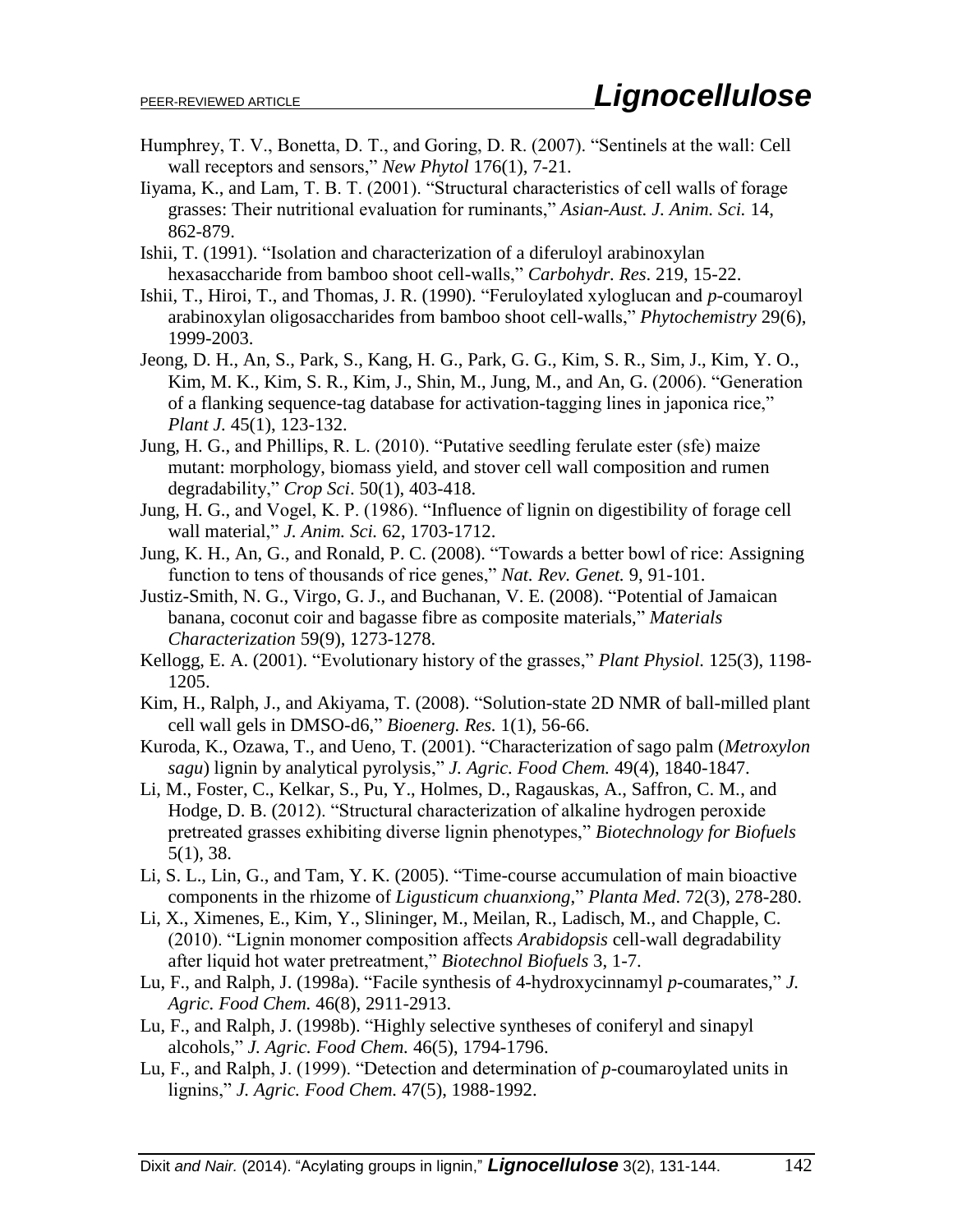- Lu, F. C., and Ralph, J. (2005). *"*Novel β-β structures in natural lignins incorporating acylated monilignols," 13th International Symposium on Wood, Fiber, and Pulping Chemistry, Auckland, New Zealand, May 16-19, APPITA: Auckland, New Zealand, pp. 233-237.
- Majcherczyk, A., and Huttermann, A. (1997). "Size-exclusion chromatography of lignin as ion-pair complex," *J. Chromatogr. A.* 764(2), 183-191.
- Murnen, H. K., Balan, V., Chundawat, S., Bals, B., da Costa Sousa, L., and Dale, B. E. (2007). "Optimization of ammonia fiber expansion (AFEX) pretreatment and enzymatic hydrolysis of *Miscanthus giganteus* to fermentable sugars," *Biotechnol. Prog.* 23, 846-850.
- Nakamura, Y., and Higuchi, T. (1978). "Ester linkage of *p*-coumaric acid in bamboo lignin. III. Dehydrogenative polymerization of coniferyl *p*-hydroxy benzoate and coniferyl *p*-cumarate," *Cellulose Chem. Technol.* 12(2), 209-221.
- Ralph, J., Grabber, J. H., and Hatfield, R. D. (1995). "Lignin-ferulate cross-links in grasses: Active incorporation of ferulate polysaccharide esters into ryegrass lignins," *Carbohydrate Research* 275(1), 167-178.
- Ralph, J., Grabber, J. H., Hatfield, R. D., and Lu, F. (2010). "Method for modifying lignin structure using monolignol ferulate conjugates," Wisconsin Alumni Research Foundation, The United States of America, as represented by the Secretary of Agriculture.
- Ralph, J., Hatfield, R. D., Quideau, S., Helm, R. F., Grabber, J. H., and Jung, H. J. G. (1994). "Pathway of *p*-coumaric acid incorporation into maize lignin as revealed by NMR," *J. Am. Chem. Soc.* 116(21), 9448-9456.
- Ralph, J., Lundquist, K., Brunow, G., Lu, F., Kim, H., Schatz, P. F., Marita, J. M., Hatfield, R. D., and Ralph, S. A. (2004). "Lignins: Natural polymers from oxidative coupling of 4-hydroxyphenyl-propanoids," *Phytochemistry Rev.* 3(1), 29-60.
- Ralph, J., Grabber, J. H., Hatfield, R. D., and Lu, F. (2005). "Method for modifying lignin structure using monolignol ferulate conjugates, US Patent. (http://ars.usda.gov/Services/ docs.htm?docid)10429).
- Rencoret, J., Ralph, J., Marques, G., Gutiérrez, A., Martínez, Á. T., and del Río, J. C. (2013). "Structural characterization of lignin isolated from coconut (*Cocos nucifera*) coir fibers," *J. Agric. Food Chem.* 61(10), 2434-2445.
- SAS, PC Windows Version 9.1.3, Copyright © 2003, SAS Institute Inc., Cary, NC, USA.
- Seca, A. M. L., Silva, A., Silvestre, A. J. D., Cavalerio, J. A. S., and Domingues, F. M. J. (2001). "Phenolic constituents from the core of kenaf (*Hibiscus cannabinus*)," *Phytochemistry* 56(7), 759-767.
- Selvendran, R. R., Stevens, B. J. H. and O'Neill, M. A. (1985). "Developments in the isolation and analysis of cell walls from edible plants, in biochemistry of plant cell walls," Brett, C. T., and Hillman, J. R. (eds.), Cambridge University Press: Cambridge, pp. 39-78.
- Shatalov, A. A., and Pereira, H. (2005). "*Arundo donax* L. reed: New perspectives for pulping and bleaching. Part 4. Peroxide bleaching of organosolv pulps," *Bioresour. Biotechnol.* 96(8), 865-872.